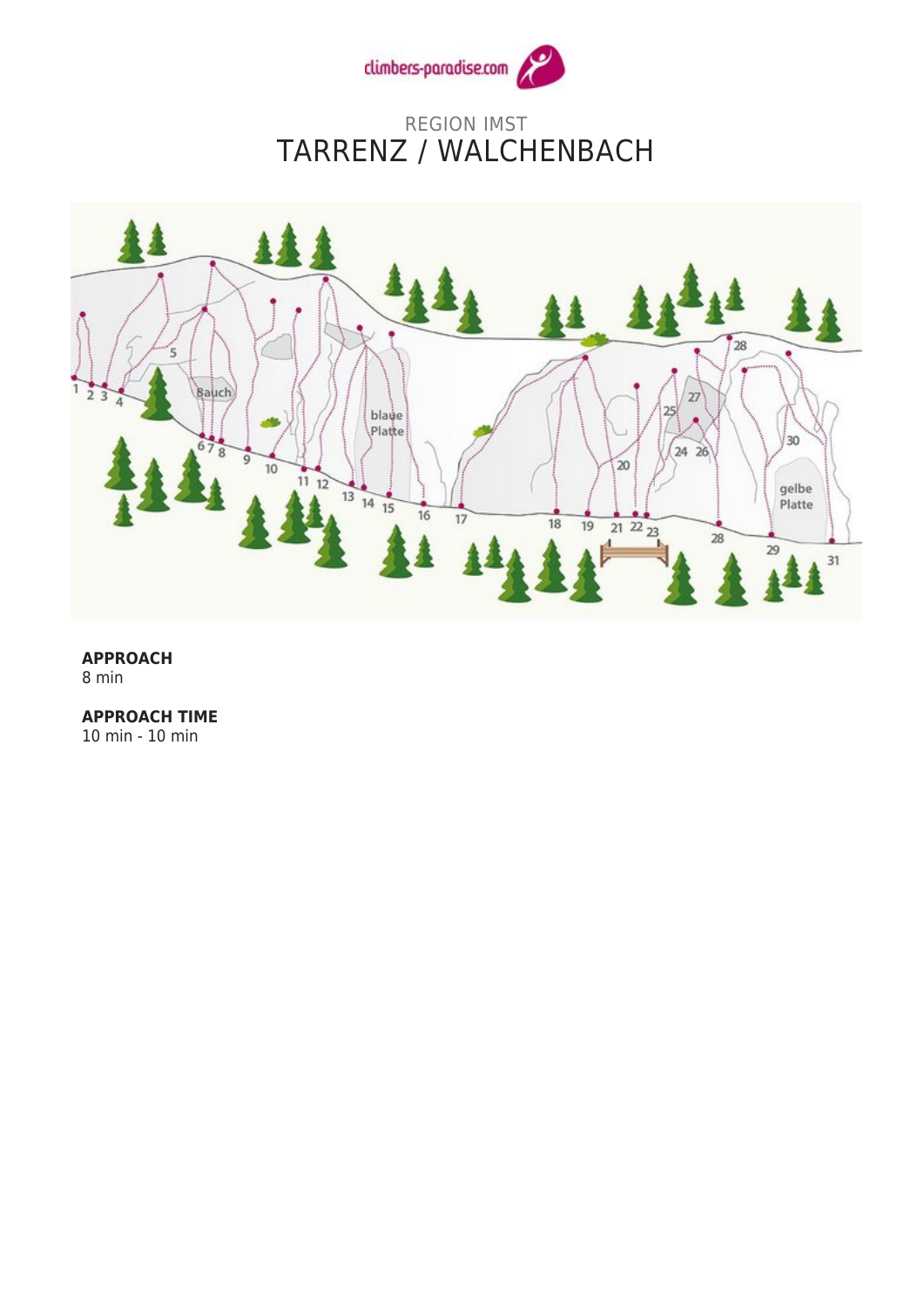## WALCHENBACH



| Nr.            | <b>Name</b>              | Grad           | Länge             |
|----------------|--------------------------|----------------|-------------------|
| $\mathbf{1}$   | Hänsel                   | 4a             | 6.0 <sub>m</sub>  |
| 2              | Gretel                   | $5b+$          | 6.0 <sub>m</sub>  |
| 3              | Kaminer                  | 4 <sub>b</sub> | 8.0 <sub>m</sub>  |
| 4              | Der kleine Überhang      | 5c             | 8.0 <sub>m</sub>  |
| 5              | Putzelchen               | 3c             | 9.0 <sub>m</sub>  |
| 6              | Pigerputz                | 4 <sub>b</sub> | 12.0 m            |
| $\overline{7}$ | <b>Bierbauch</b>         | $6a+$          | 11.0 <sub>m</sub> |
| 8              | Bierhenkel               | 4c             | 14.0 m            |
| 9              | Via delle Guide          | 4a             | 15.0 m            |
| 10             | Edelweiss                | 5a             | 14.0 m            |
| 11             | Weihnachtsstress         | $5c+$          | 14.0 m            |
| 12             | Kletterteam Imst         | $6a+$          | 14.0 m            |
| 13             | <b>Sidewalk</b>          | 6a             | 12.0 m            |
| 14             | <b>French Connection</b> | 6b             | 13.0 m            |
| 15             | Relax                    | 7a             | 11.0 <sub>m</sub> |
| 16             | Sparkassen Riss          | $5a+$          | 11.0 m            |
| 17             | Rapunzel                 | 5a             | 10.0 <sub>m</sub> |
| 18             | Via Helga                | 4 <sub>b</sub> | 11.0 <sub>m</sub> |
| 19             | Schneewittchen           | $5b+$          | 11.0 m            |